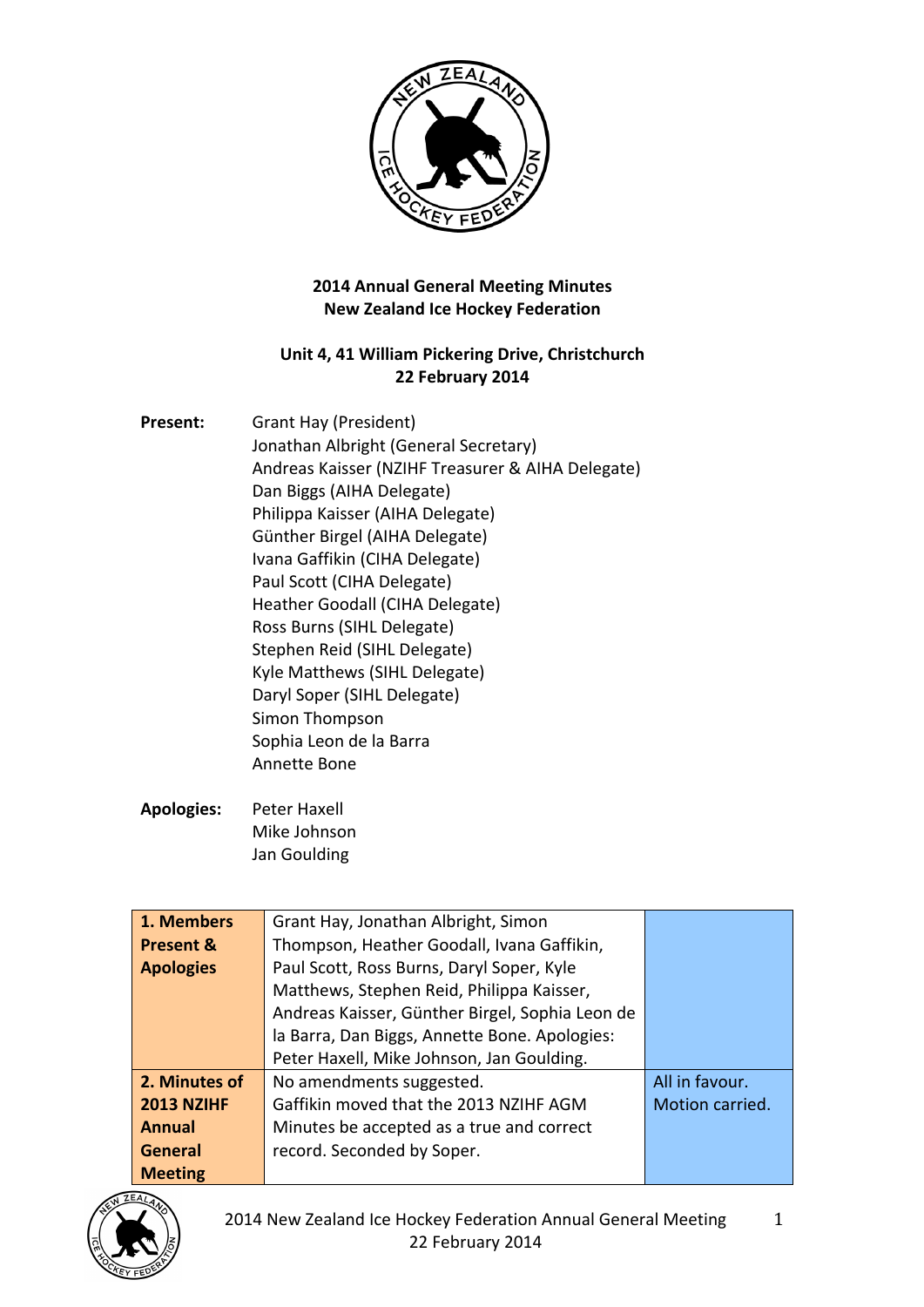

| 3. Matters                             | None.                                                                                          |  |
|----------------------------------------|------------------------------------------------------------------------------------------------|--|
| <b>Arising</b>                         |                                                                                                |  |
|                                        |                                                                                                |  |
|                                        |                                                                                                |  |
| 4. Reports                             |                                                                                                |  |
| President                              | Hay summarized his report. Highlights included                                                 |  |
|                                        | the Swedish Coaches visiting in May 2013 and<br>IIHF Hockey Development Camp in Vierumaki      |  |
|                                        | Finland. Hay reported that we are now part of                                                  |  |
|                                        | the Asian Strategic Planning Group. NZIHF will                                                 |  |
|                                        | look to host 2015 World Championships. Rinks                                                   |  |
|                                        | to be built in Hamilton and possibly Wellington                                                |  |
|                                        | and Auckland. Main concern is referees and                                                     |  |
|                                        | officials training. General secretary was                                                      |  |
|                                        | employed in 2013. More NZ players are playing                                                  |  |
|                                        | overseas - good for skills, but they are declining                                             |  |
|                                        | National Team invitations.                                                                     |  |
|                                        |                                                                                                |  |
| Director of                            | Gaffikin reported that National teams are                                                      |  |
| International                          | progressing well. Finance is an issue, as players                                              |  |
| Ice Hockey                             | are withdrawing due to cost. \$4,000 should be                                                 |  |
|                                        | the target cost per player, per team, per<br>season. Kaisser raised that Easter holiday        |  |
|                                        | makes travel more expensive, and Hay will                                                      |  |
|                                        | ensure that NZ will not vote for IIHF                                                          |  |
|                                        | tournaments during this holiday. Reid asked if                                                 |  |
|                                        | the NZU16 Development Team could                                                               |  |
|                                        | participate in the U20 NZJEL. Kaisser suggested                                                |  |
|                                        | that we trial this concept over a few games, as                                                |  |
|                                        | the U16 NZJEL season ends and the U20 NZJEL                                                    |  |
|                                        | season begins. This will be trialed in 2014/2015,                                              |  |
|                                        | once the NZU16 team/camp is announced.                                                         |  |
|                                        |                                                                                                |  |
| <b>Director</b><br><b>National Ice</b> | Scott summarized his report. Main concern is<br>the concussion policy, which will be discussed |  |
| <b>Hockey</b>                          | later. Scott spoke of the minimum participation                                                |  |
|                                        | standards, which regions will have to meet if                                                  |  |
|                                        | they wish to enter a NZJEL / NZIHL team and/or                                                 |  |
|                                        | become a separate Association. Hay reinforced                                                  |  |

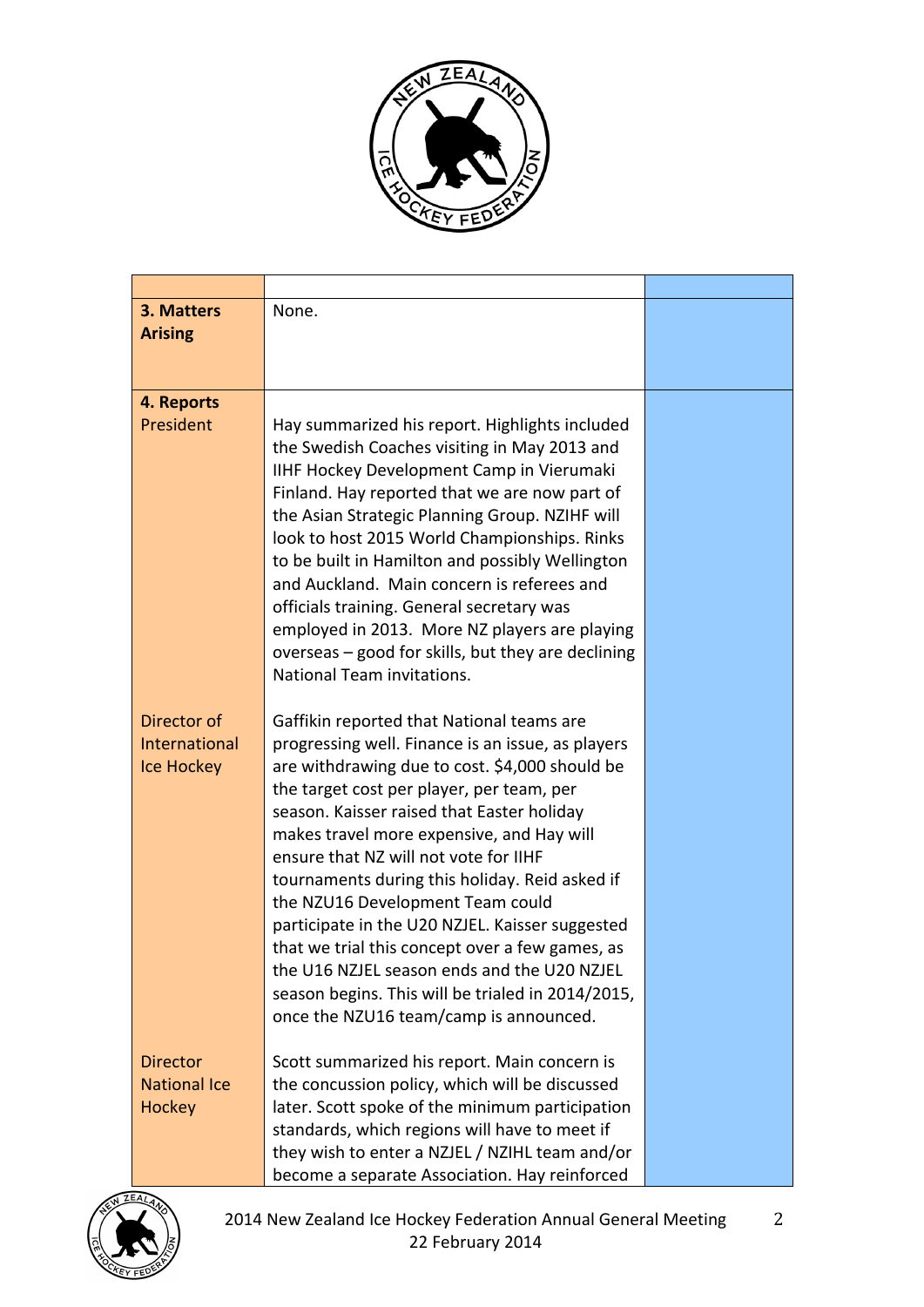

|                  | that concussions are a serious issue, and        |                       |
|------------------|--------------------------------------------------|-----------------------|
|                  | delegates must take this back to the regions.    |                       |
|                  | Albright to finalize the concussion policy with  |                       |
|                  | concussion indicators. Mouth guards are          |                       |
|                  | mandatory in all competitions if the player does |                       |
|                  | not wear a full cage / full visor.               |                       |
|                  |                                                  |                       |
| <b>Treasurer</b> | Kaisser proposed changes for 2014. NZIHF has     |                       |
|                  | Xero system, but we are not using its full       |                       |
|                  | potential. Kaisser indicated that all invoices   |                       |
|                  | must come through the NZIHF / Treasurer (no      |                       |
|                  | more manual invoices by managers). Refund        |                       |
|                  | policy with withdrawals was discussed, and the   |                       |
|                  | need for financial commitment. Kaisser           |                       |
|                  | indicated that the Treasurer should not action   |                       |
|                  | payments without .pdf invoices and letterhead.   |                       |
|                  |                                                  |                       |
| Referee in       | Hay summarized Haxell's report. Hay added        |                       |
| Chief            | that the game is evolving to a more skilled-     |                       |
|                  | based style, without the thuggery of the past.   |                       |
|                  | The NZIHF should spearhead a campaign to         |                       |
|                  | educate the supporters, coaches and managers     |                       |
|                  | on sportsmanship. Kaisser questioned how         |                       |
|                  | often referees use their authority to remove     |                       |
|                  | coaches / officials from the game (rule 550 &    |                       |
|                  | 551). The NZIHF will issue a statement to        | <b>NZIHF to issue</b> |
|                  | players to respect officials. Matthews added     | statement to          |
|                  | that a referee strategy must be drawn up with    | players to            |
|                  | pathways and goals. Scott added that there are   | respect officials.    |
|                  | Level 1, 2 and 3 IIHF programs that can be run.  |                       |
|                  | Reid suggested the NZIHF could issue refunds     | Disciplinary to be    |
|                  | for junior players who fulfill referee           | removed from          |
|                  | requirements. Step 1: NZIHF will issue a         | <b>RIF Portfolio</b>  |
|                  | statement to respect officials. Step 2:          |                       |
|                  | Disciplinary to be removed from the RIC          | Each region to        |
|                  | portfolio. Step 3: Each region must establish a  | establish             |
|                  | program to encourage new referees. Matthews      | program to            |
|                  | added that travel could be a good                | recruit new           |
|                  | incentive/reward for referees. Reid asked if the | referees.             |
|                  |                                                  |                       |
|                  | NZIHF could help subsidize referees for petrol / |                       |

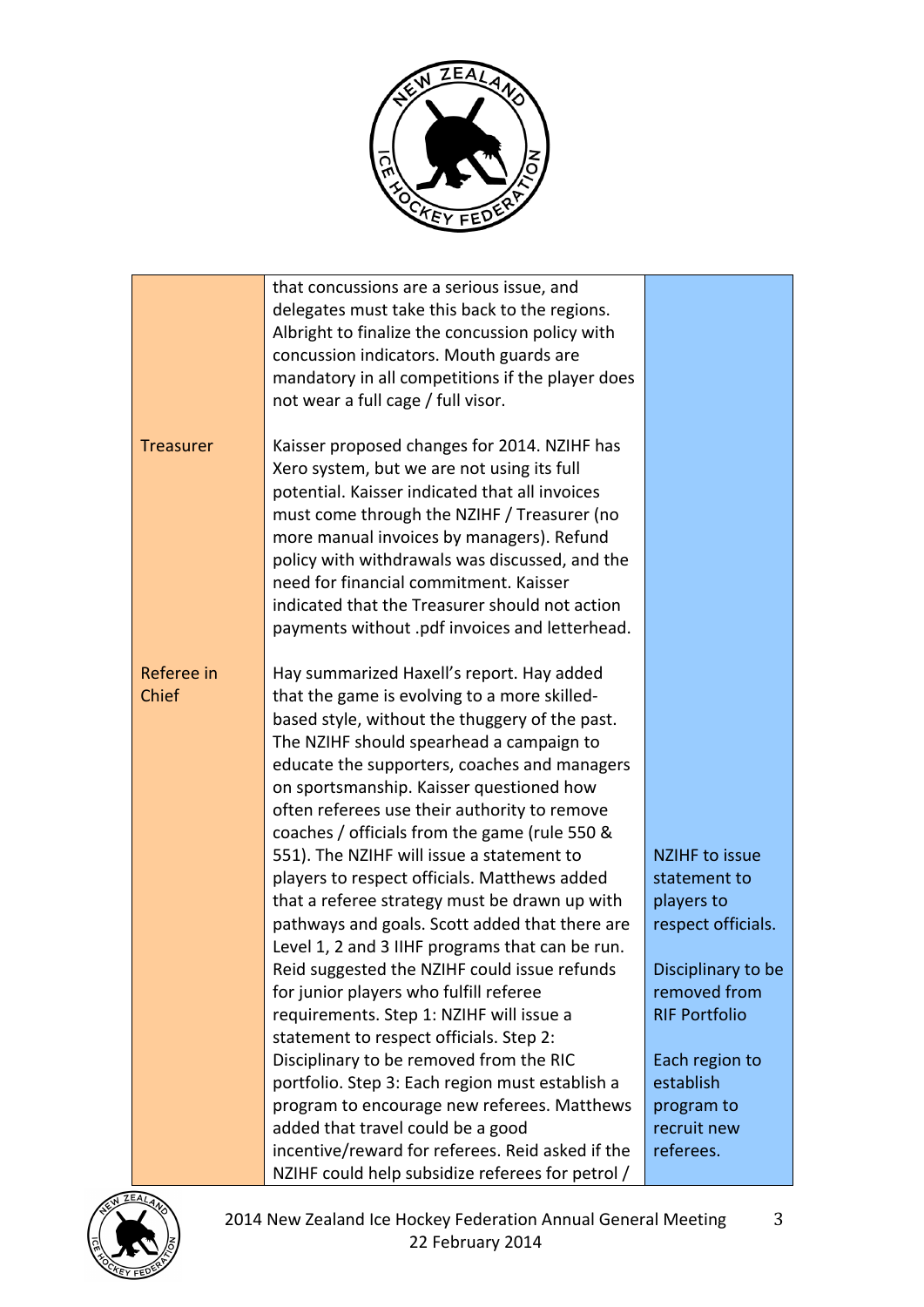

|                      | travel costs. Albright to discuss with Haxell to<br>draw up a Referee strategy.                                                                                                                                                                                                                                                                                                                                                                                                                            | Albright to<br>discuss with<br>Haxell to draft a<br>Referee Strategic<br>Plan. |
|----------------------|------------------------------------------------------------------------------------------------------------------------------------------------------------------------------------------------------------------------------------------------------------------------------------------------------------------------------------------------------------------------------------------------------------------------------------------------------------------------------------------------------------|--------------------------------------------------------------------------------|
| General<br>Secretary | Albright summarized his work to date. Has<br>taken on many tasks since November 2013,<br>ranging from National Team, NZHIL, Fundraising<br>and Coaching. Funding must be sorted for this<br>position to continue past June 2014.                                                                                                                                                                                                                                                                           | <b>Funding</b><br>opportunities to<br>be pursued.                              |
| <b>NZIHL</b>         | Birgel summarized the 2013 season. Good<br>competition where 4 teams could have made<br>the finals. Albright and Reid will assume the<br>disciplinary document responsibility. League<br>made a financial profit in 2013. IIHF Hydra<br>system to be in place for 2014 season. Birgel<br>asked for more photographs from all regions<br>apart from Auckland. Matthews asked if the<br>NZIHF can allocate funds to the live streaming,<br>as they did in 2013. To be discussed further at<br>the NZIHL AGM. | Albright & Reid<br>to assume the<br>Disciplinary role.                         |
| Women's<br>Hockey    | Leon de la Barra summarized her report.<br>Kaisser asked why women cannot play in men's<br>leagues if they are good enough. After<br>discussion, Leon de la Barra put forward a<br>motion to allow age eligible women to play in<br>U20 NZJEL. Votes for: 4. Votes against: 6.                                                                                                                                                                                                                             | Motion declined.                                                               |
|                      | Leon de la Barra put forward a motion to allow<br>females aged 16 in the year of the competition<br>to play in the U16 NZJEL. Votes for: 3. Votes<br>against: 9.<br>Leon de la Barra gave her player<br>recommendations for representation at the                                                                                                                                                                                                                                                          | Motion declined.                                                               |

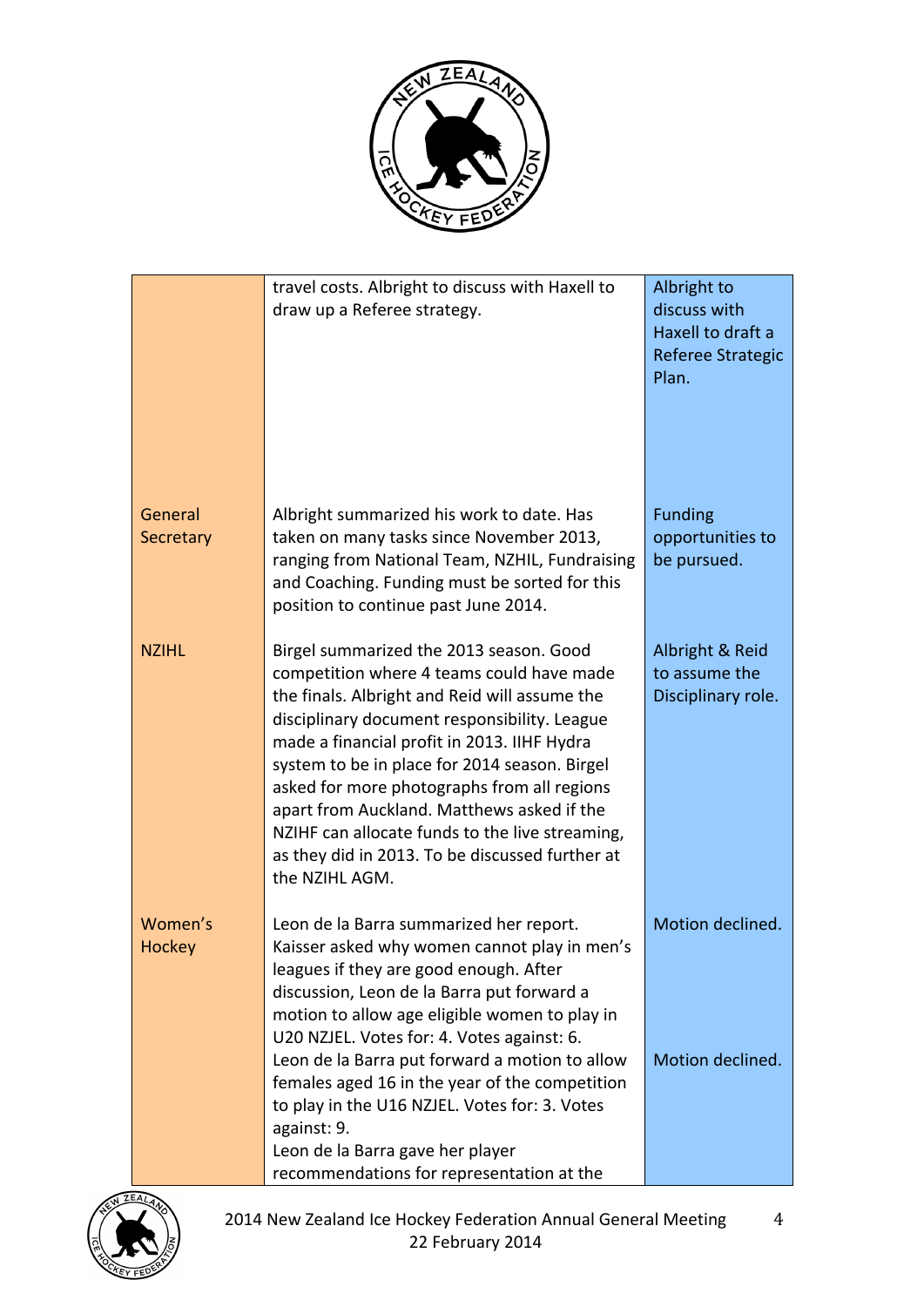

|                                              | 2014 IIHF HDC.<br>Registration for Women's League will be 1<br>October.                                                                                                                                                                                            |                                                                                     |
|----------------------------------------------|--------------------------------------------------------------------------------------------------------------------------------------------------------------------------------------------------------------------------------------------------------------------|-------------------------------------------------------------------------------------|
| Learn To Play                                | Hay summarized Janos Kaszala's report.<br>Approved recommendation 1 (LTP Programme)<br>where regional instructors are identified.<br>Delegates are to email Jonathan to nominate a<br>LTP regional instructor.                                                     | Delegates are to<br>email Jonathan<br>to nominate a<br>LTP regional<br>instructor.  |
| <b>2013 IIHF</b><br>Development<br>Camp      | Albright summarized his role, and the players at<br>the 2013 Hockey Development Camp. Overall<br>was a great experience where funding was<br>achieved for the Coaching Development<br>Strategy.                                                                    | Funding to be<br>used for the<br>2014 NZIHF<br>Coaching<br>Development<br>Strategy. |
| Registrar                                    | Kaisser summarized the registration trends.<br>Kaisser asked that regions must supply all<br>information by 31 May. Matthews asked to<br>include place of birth in Canterbury<br>registrations.                                                                    | Kaisser to email<br>regions blank<br>templates for<br>registration<br>purposes.     |
| 2013 IIHF Semi<br>Annual<br><b>Congress</b>  | Hay summarized his report.                                                                                                                                                                                                                                         |                                                                                     |
| 2013 Asian<br>Strategic<br>Planning<br>Group | Scott summarized his report.                                                                                                                                                                                                                                       |                                                                                     |
| <b>IIHF Transfers</b>                        | Matthews highlighted the need to keep records<br>of club games, to prove 3 years of eligibility.<br>Regions must keep the game sheets.<br>Hay motioned to add a surcharge of \$50NZD for<br>an ITC, thereby totaling \$600. Moved by Hay.<br>Seconded my Matthews. | All in favour.<br>Motion carried.                                                   |

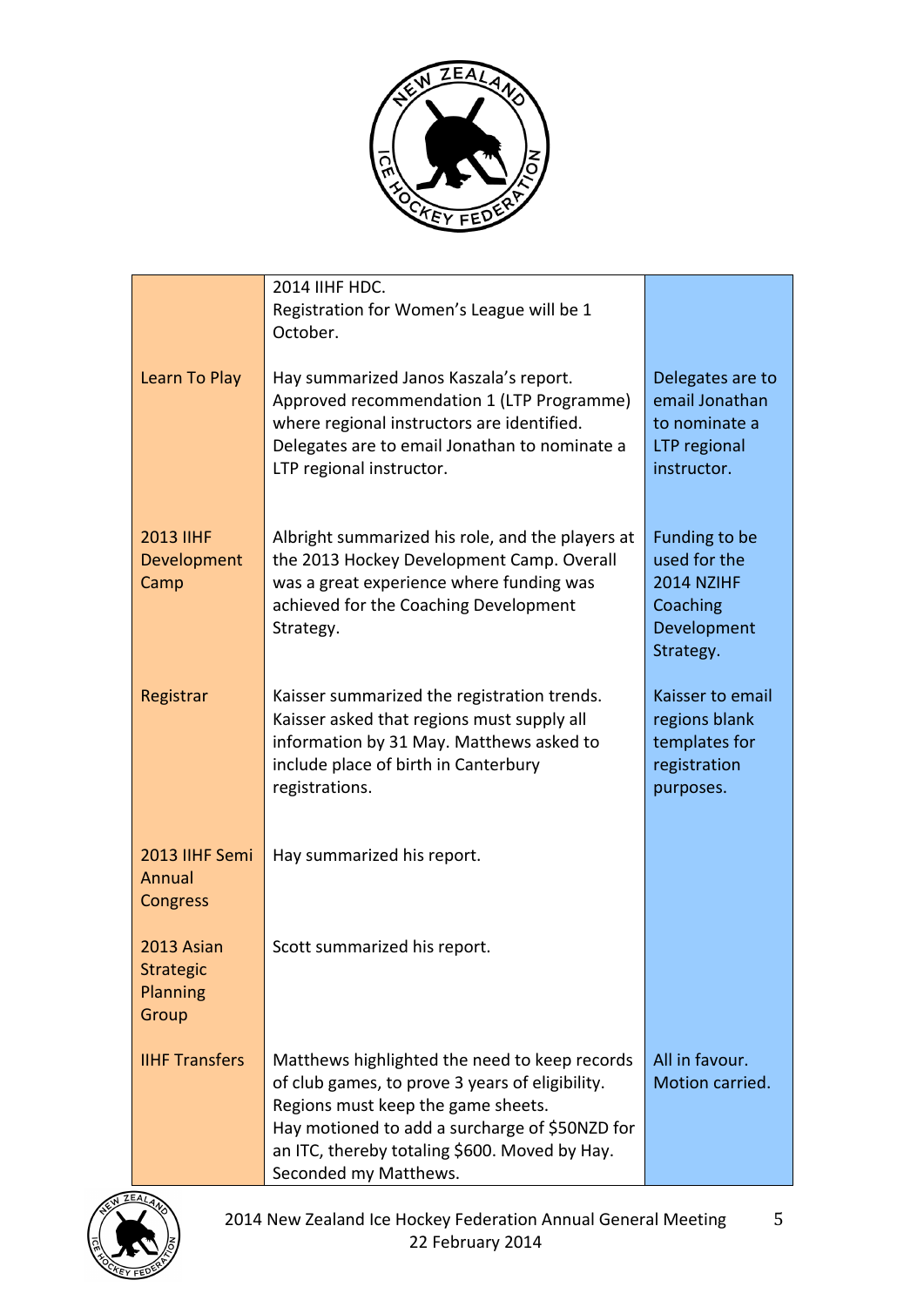

| <b>Senior Players</b>                          | Reid reported the start of a players association.<br>A forum for senior players to be heard.<br>Representatives will be selected from teams.<br>Will focus on NZIHL and Women's National<br>League. | Reid to contact<br>teams to identify<br>representatives.                                                   |
|------------------------------------------------|-----------------------------------------------------------------------------------------------------------------------------------------------------------------------------------------------------|------------------------------------------------------------------------------------------------------------|
| 2014 Summer<br>Development<br>Camp             | Kaisser reported that the camp was a success.<br>Has had much positive feedback. Will do it<br>again in 2015 in the South Island.                                                                   | Camp to take<br>place in 2015.                                                                             |
| <b>National</b><br>Teams: Ice<br><b>Blacks</b> | Kaisser indicated that Ian Challis was an<br>outstanding manager, and Graham Tappin is<br>doing a very good job.                                                                                    |                                                                                                            |
| <b>National</b><br><b>Teams: Ice</b><br>Fernz  | Hay summarized Goulding's report.                                                                                                                                                                   |                                                                                                            |
| <b>National</b><br>Teams: U20                  | Scott summarized his report. Reid pointed out<br>that fitness could have been better with the<br>regions.                                                                                           |                                                                                                            |
| <b>National Team:</b><br>U18                   | Albright and Scott summarized their report.<br>Chinese Taipei held a very organized<br>tournament.                                                                                                  |                                                                                                            |
| Development<br>Team: U18W                      | Leon de la Barra and Thompson summarized<br>their reports.                                                                                                                                          | To fall under the<br><b>NZIHF</b> umbrella<br>in 2015, with<br>appointments<br>and NZIHF bank<br>accounts. |
| Development<br>Team: U16                       | Hay asked if Vince Mitalas wants the camp held<br>outside January, when would we do it? May<br>holidays with Swedish coaches?                                                                       | Albright to<br>discuss with<br>Mitalas.                                                                    |
| <b>Funding</b>                                 | Hay and Albright summarized the funding                                                                                                                                                             |                                                                                                            |

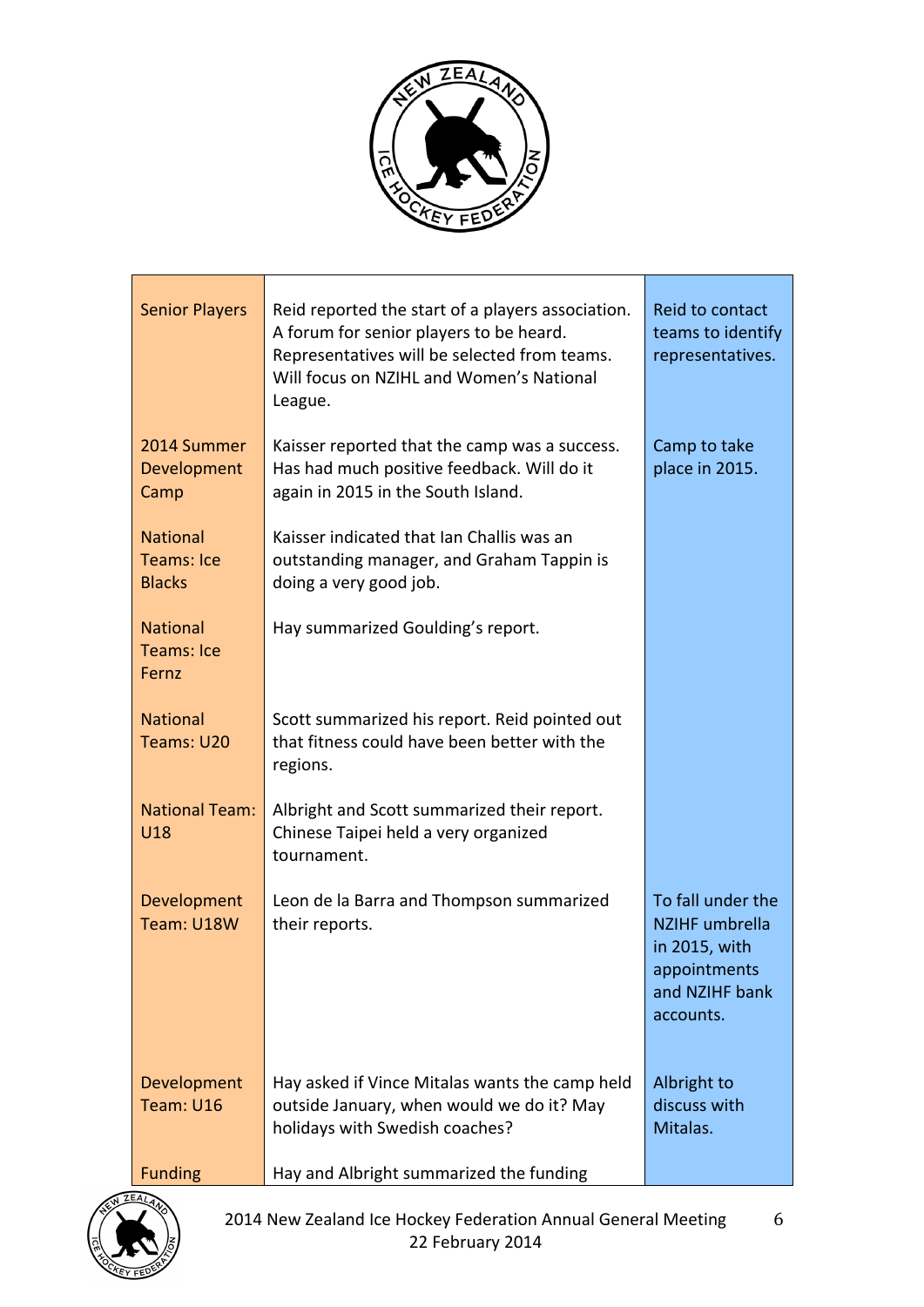

| <b>Applications</b>    | applications. Although the NZIHF has not    |                 |
|------------------------|---------------------------------------------|-----------------|
|                        | earned much from the applications, we are   |                 |
|                        | beginning to make traction in this field.   |                 |
|                        |                                             |                 |
|                        |                                             |                 |
| 2013 Nationals         | Hay thanked Charlie Reid and Ross Burns for |                 |
|                        | organizing Nationals.                       |                 |
|                        |                                             |                 |
| <b>Archives</b>        | Soper and Albright summarized the Archives  |                 |
|                        | report. Will continue for 2014.             |                 |
|                        |                                             |                 |
| 5. Election of         |                                             |                 |
| <b>Officers</b>        |                                             |                 |
| <b>Vice President:</b> | Hay thanked Gaffikin for her work as VP-    | <b>Matthews</b> |
| Director of            | International Ice Hockey. Kyle Matthews     | appointed for   |
| <b>International</b>   | appointed VP International Ice Hockey.      | 2014.           |
|                        |                                             |                 |
| Ice Hockey             |                                             |                 |
|                        |                                             |                 |
| <b>Vice President:</b> | Scott appointed VP National Ice Hockey.     | Scott appointed |
| Director of            |                                             | for 2014.       |
| <b>National Ice</b>    |                                             |                 |
| Hockey                 |                                             |                 |
|                        |                                             |                 |
|                        | Kaisser to continue as treasurer.           | Kaisser         |
| <b>Treasurer</b>       |                                             |                 |
|                        |                                             | appointed for   |
|                        |                                             | 2014.           |
| 6. Election of         | President: Grant Hay                        |                 |
| <b>NZIHF</b>           | VP International Ice Hockey: Kyle Matthews  |                 |
| <b>Management</b>      | VP National Ice Hockey: Paul Scott          |                 |
| <b>Committee</b>       | Treasurer: Andreas Kaisser                  |                 |
|                        |                                             |                 |
|                        | General Secretary: Jonathan Albright        |                 |
|                        | AIHA Delegate: Dan Biggs                    |                 |
|                        | CIHA Delegate: Ivana Gaffikin               |                 |
|                        | SIHL Delegate: Stephen Reid                 |                 |
|                        | NZIHL: Gunther Birgel                       |                 |
|                        | Women's Hockey: Jan Goulding                |                 |
| 7.                     |                                             |                 |
|                        |                                             |                 |
| <b>Appointments</b>    |                                             |                 |
| Referee in             | Peter Haxell                                |                 |
| Chief                  |                                             |                 |
|                        |                                             |                 |
| <b>Auditor</b>         | Vacant                                      | Will wait for a |

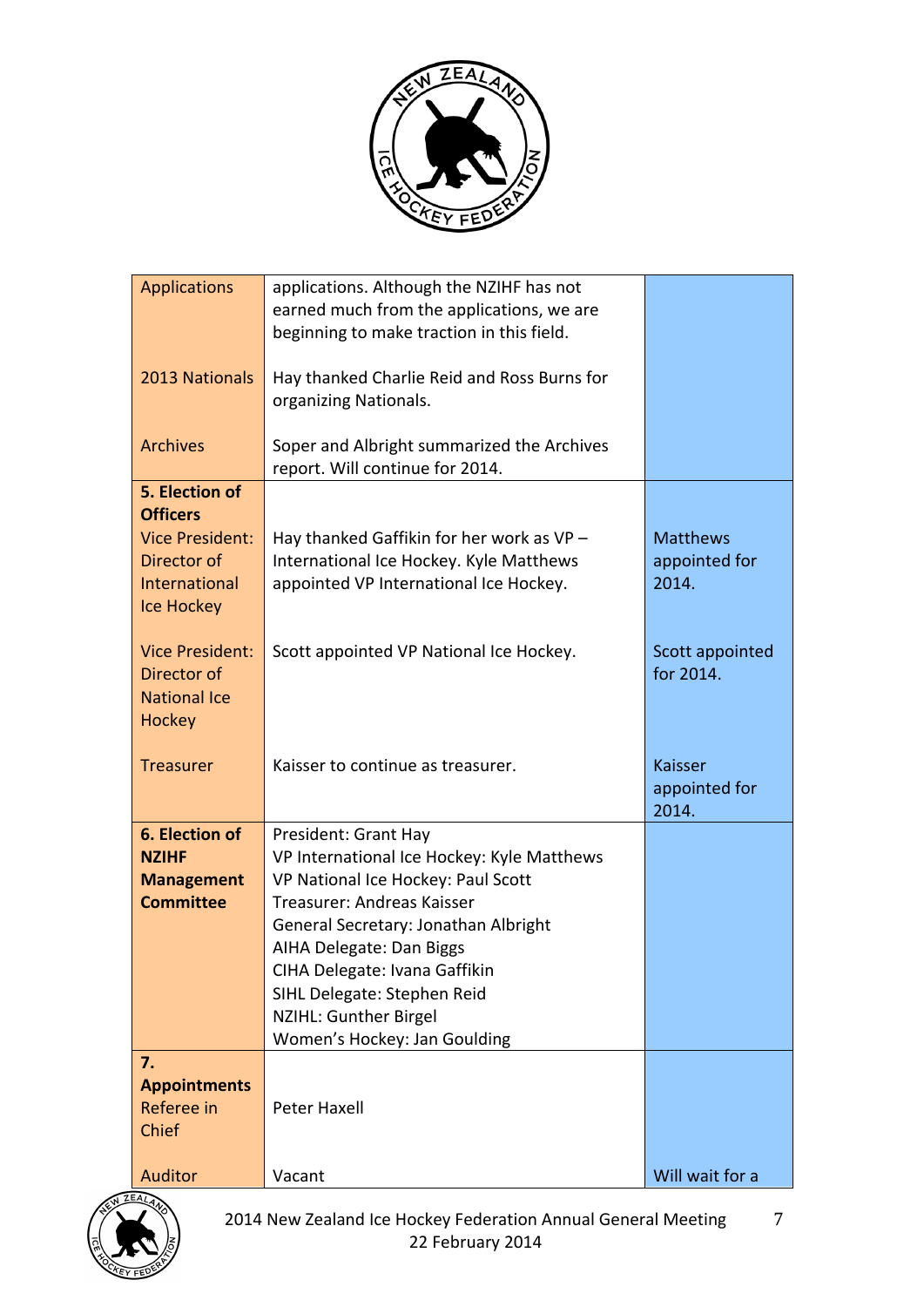

|                                  |                                                                   | recommendation<br>from the<br>Treasurer. |
|----------------------------------|-------------------------------------------------------------------|------------------------------------------|
| <b>Discipline</b>                | Jonathan Albright & Stephen Reid                                  |                                          |
| <b>Senior Players</b>            | Stephen Reid                                                      |                                          |
| <b>Archives</b>                  | Jonathan Albright & Daryl Soper                                   |                                          |
| Registrar &<br><b>Statistics</b> | Andreas Kaisser                                                   |                                          |
| <b>Drug Testing</b>              | Milne Simpson. Will follow up for more<br>proactive role in 2015. |                                          |
| <b>National</b><br>Championships | Canterbury in 2015 (Peewee).                                      | To be confirmed.                         |
| Women's Ice<br><b>Hockey</b>     | Jan Goulding                                                      |                                          |
| <b>NZIHL</b>                     | Günther Birgel                                                    |                                          |
| <b>NZWIHL</b>                    | Jan Goulding                                                      |                                          |
| <b>NZJIHL</b>                    | Andreas Kaisser                                                   |                                          |
| <b>NZMIHL</b>                    | Andreas Kaisser                                                   |                                          |
| <b>NZPIHL</b>                    | Andreas Kaisser                                                   |                                          |
| Sponsorship                      | Vacant                                                            |                                          |
| <b>Marketing</b>                 | Vacant                                                            |                                          |
| <b>Fundraising</b>               | Grant Cowie & Jonathan Albright                                   |                                          |
| <b>Medical</b><br><b>Doctor</b>  | Milne Simpson                                                     |                                          |

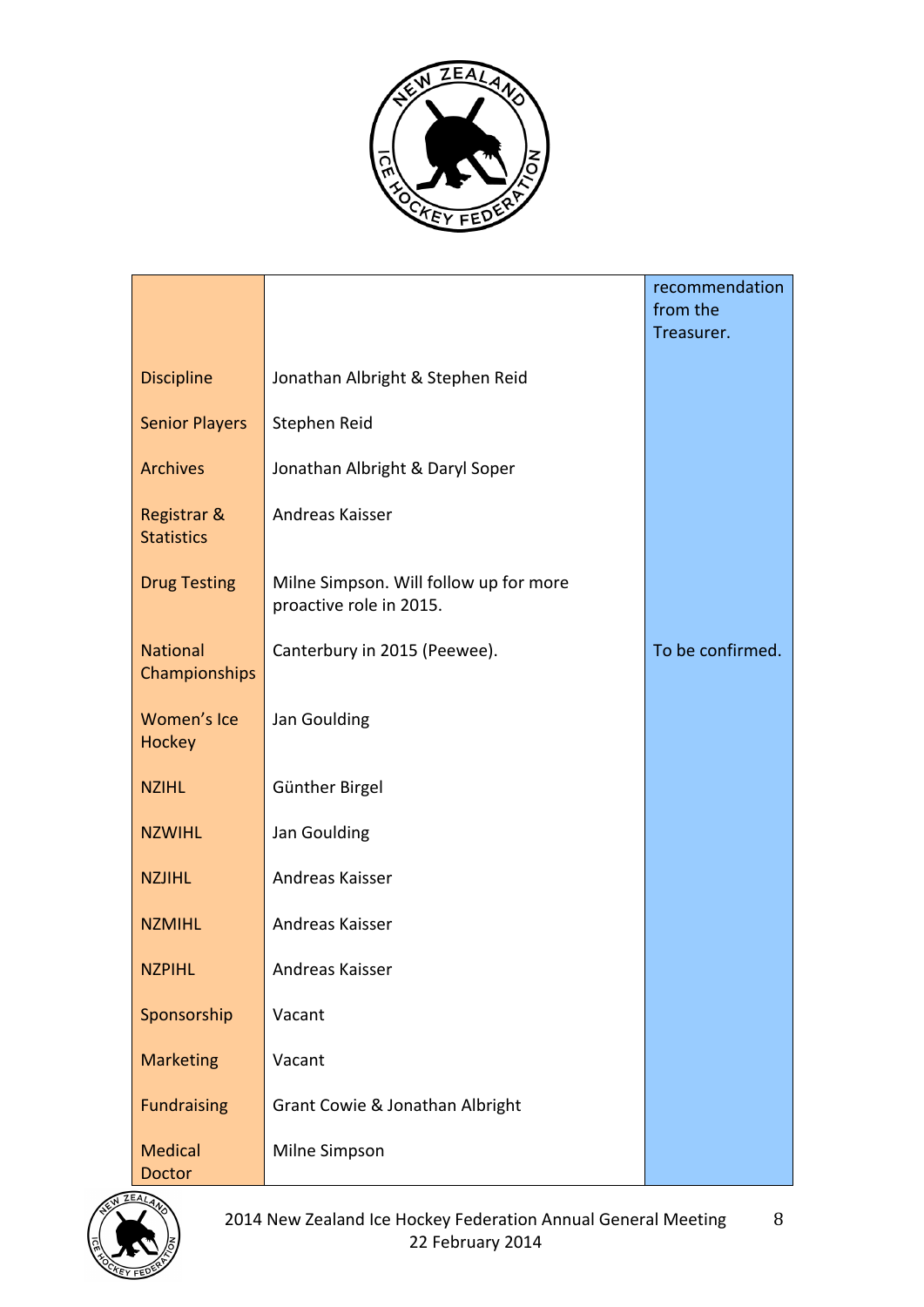

| Website                                                      | Doug Elder                                                                                                                             |                                                       |
|--------------------------------------------------------------|----------------------------------------------------------------------------------------------------------------------------------------|-------------------------------------------------------|
| Child                                                        | Ivana Gaffikin                                                                                                                         |                                                       |
| Protection                                                   |                                                                                                                                        |                                                       |
| 8. Remits                                                    | Southern requested that the 19 and over<br>registration be amended to 20 and over, and<br>the 18 and under be amended to 19 and under. | Approved.                                             |
|                                                              | Southern requested to change the U20 NZJEL<br>name to NZ Under-20 League and the U16                                                   | Already<br>discussed                                  |
|                                                              | NZJEL name to NZ Under-16 League.                                                                                                      | (Point 15)                                            |
| 9.2014<br><b>Budget</b>                                      | Hay, Kaisser and Albright will be providing cost<br>centres and budgets. Will request budgets from<br>portfolio holders.               | Will request<br>budgets from<br>portfolio<br>holders. |
| 10.2014<br><b>Events</b><br><b>National</b><br>Championships | 15-17 August 2014.                                                                                                                     | Canterbury to<br>report back if<br>this is possible.  |
| <b>NZIHL</b>                                                 | 2014 Schedule set.                                                                                                                     |                                                       |
| <b>NZJIHL</b>                                                | 2014 Schedule set.                                                                                                                     |                                                       |
| <b>NZMIHL</b>                                                | 2014 Schedule set.                                                                                                                     |                                                       |
| <b>2014 IIHF</b><br>Hockey<br>Development<br>Camp            | 5-12 July 2014.                                                                                                                        |                                                       |
| 11.2015                                                      |                                                                                                                                        |                                                       |
| <b>Events</b>                                                |                                                                                                                                        |                                                       |
| <b>IIHF World</b>                                            | WM: Auckland. April 2015.                                                                                                              |                                                       |
| Championships<br>in AKL & DUD                                | U20: Dunedin. January 2015.                                                                                                            |                                                       |
| 12.2014                                                      | Fees for 2015:                                                                                                                         |                                                       |
| <b>Registration</b>                                          | Associates: \$5.50                                                                                                                     |                                                       |
| <b>Fees</b>                                                  | U19: \$27.50                                                                                                                           |                                                       |
|                                                              | Senior: \$38.50                                                                                                                        |                                                       |

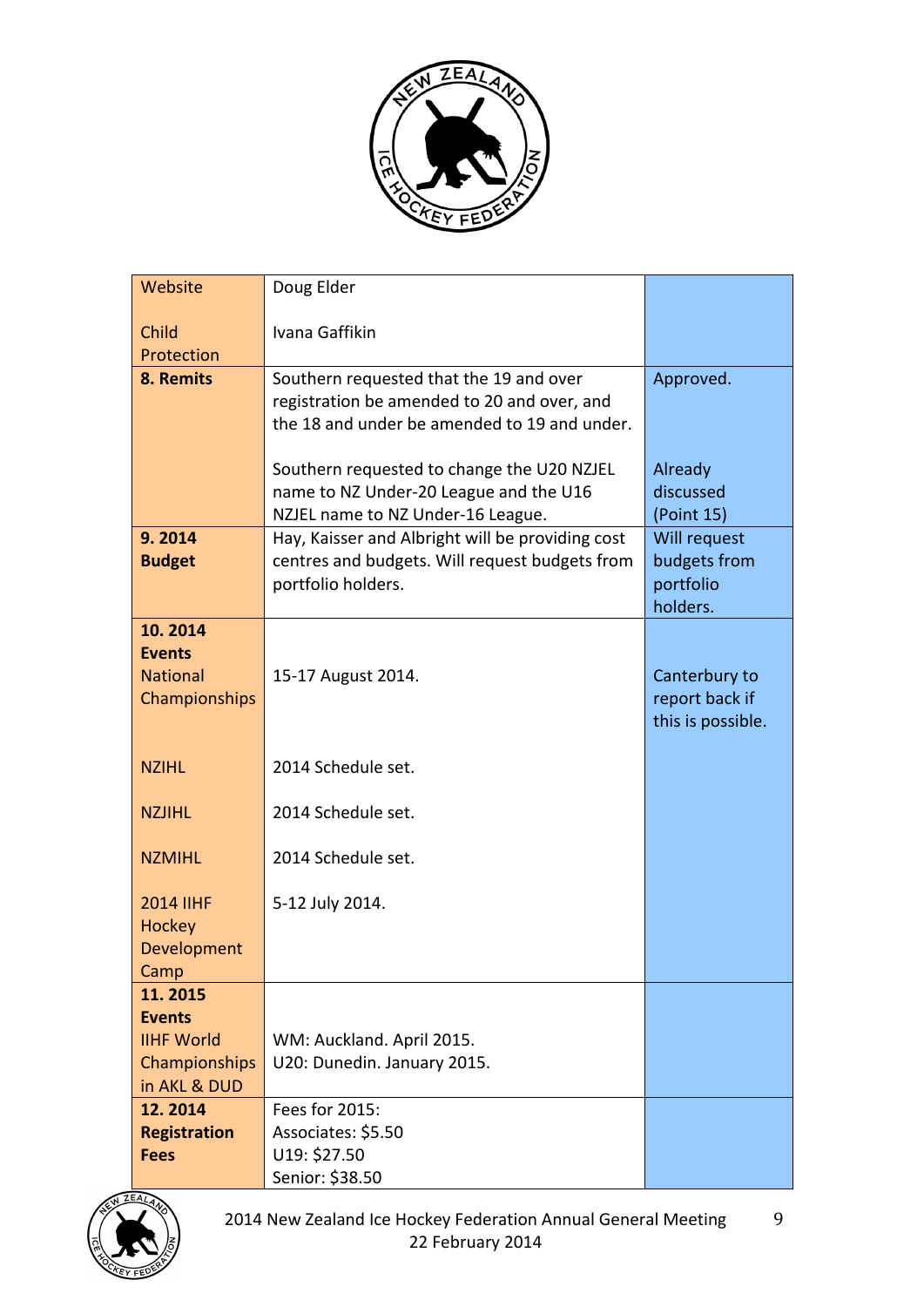

| <b>13. Life</b><br><b>Memberships</b>                                                                | Birgel moved that Paul de Vere be nominated<br>for NZIHF Life Membership. Seconded by                                                                                                                     | Approved.                                                       |
|------------------------------------------------------------------------------------------------------|-----------------------------------------------------------------------------------------------------------------------------------------------------------------------------------------------------------|-----------------------------------------------------------------|
|                                                                                                      | Kaisser. Unanimous approval.<br>Gaffikin moved that Grant Hay be nominated<br>for NZIHF Life Membership. Seconded by Birgel.<br>Unanimous approval.                                                       | Approved.                                                       |
| 14.<br><b>Constitution</b><br><b>Review</b>                                                          | To be examined my Management Committee in<br>2015.                                                                                                                                                        | To be examined<br>my Management<br>Committee in<br>2015.        |
| 15. General<br><b>Business</b><br><b>NZL Entry for</b><br><b>2015 IIHF</b><br>World<br>Championships | Will enter all 4 teams: WM, WW, U20 and U18.                                                                                                                                                              |                                                                 |
| Hosting 2015<br><b>IIHF World</b><br>Championships<br>(WM & U20)                                     | Southern confirmed they support a bid for U20<br>in Dunedin in January 2015.<br>Auckland have yet to confirm a bid for WM in<br>Auckland in April 2015.                                                   | Hay to follow up<br>with Auckland.                              |
| Women's<br><b>Strategic Plan</b>                                                                     | Hay summarized Jan Goulding's<br>recommendations. Was agreed that a single<br>Women's Portfolio Holder was beneficial. Hay<br>requested a budget for 2014.                                                | Will be followed<br>up at the<br>Management<br>Committee.       |
| Coaching<br><b>Strategic Plan</b>                                                                    | Albright and Kaisser discussed the document.<br>Matthews will email the list of candidates who<br>did not get their exams graded in 2011 to<br>Albright, and will be assessed on a case by case<br>basis. | Matthews to<br>email Albright<br>with incomplete<br>exam names. |
| <b>SNC National</b><br>Championships<br><b>Events Manual</b>                                         | Albright discussed the SNC National<br>Championships proposal for 2014.                                                                                                                                   | Approved.                                                       |
| U13 NZPIHL<br>Proposal                                                                               | Kaisser proposed to start U13 National League<br>in 2014. Budget: \$694 per player. 8 games. Was                                                                                                          | <b>Regions to</b><br>report back to                             |